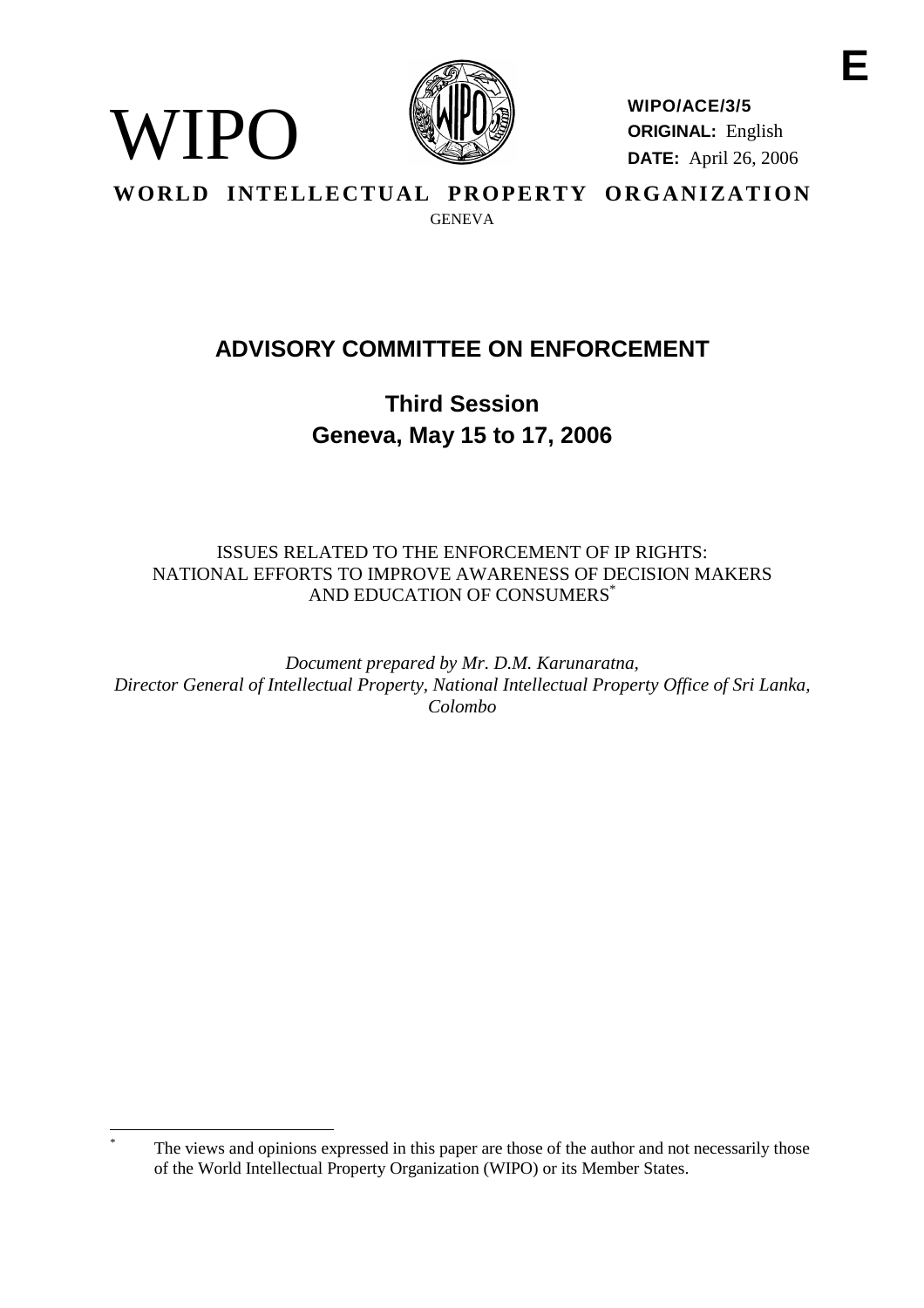# ISSUES RELATED TO THE ENFORCEMENT OF IP RIGHTS: NATIONAL EFFORTS TO IMPROVE AWARENESS OF DECISION MAKERS AND EDUCATION OF CONSUMERS

The effective enforcement of IP rights is a matter of crucially importance and relevance to any given country irrespective of its level of economic development. The 'enforcement efforts' not only enhance the protection of the existing IP rights, but also send positive signals to those concerned such as creators and investors about an environment conducive to creative activity and investment. However, enforcement of IP rights embraces a range of issues and challenges, both in law and implementation of law, from the political will to the awareness of the unsuspecting consumer. They may differ from country to country and time-to-time but remain un-addressed or partially addressed in many places across the globe. This presentation highlights certain efforts of Sri Lanka in the enforcement of IP rights with special reference to the improvement of awareness of decision-makers and education of consumers.

#### **IP System in Sri Lanka**

The concept of intellectual property was first introduced to Sri Lanka during the British Colonial period. The British Inventors' Ordinance of 1859 was made applicable to Sri Lanka under which the first Sri Lankan patent was granted on November 22, 1860. The English Law of Trademarks was introduced to Sri Lanka in 1888 under the Ordinance No. 14 of 1888. The Design Ordinance (Chapter 153) which provided for the registration of industrial designs was introduced in 1904. The first copyright law was enacted in 1908. These laws were updated over time by several statutes passed from time to time.

The Code of Intellectual Property Act No. 52 of 1979 marks a turning point in the evolution of the intellectual property system in Sri Lanka. Based on the 'model laws' prepared by the World Intellectual Property Organization (WIPO), the Code was intended to improve a development friendly environment in the country. It enacted the law relating to copyright, industrial designs, patents, marks and unfair competition. It also repealed *in toto* all the existing statutes on intellectual property in Sri Lanka

The Intellectual Property Act No. 36 of 2003 replaced the Code of Intellectual Property Act No 52 of 1979. The rationale underlying its introduction has been spelt out in Parliament during the debate on the bill as the promotion of the national creativity, the protection of the creative efforts, the enhancement of possibility of the integration of the national economy into the knowledge driven global scenario, the attraction of more investment and the protection of consumer interests. The Act covers a variety of intellectual property rights including copyright, related rights, folklore, industrial designs, marks, patents, unfair competition, undisclosed information, geographical indications and lay-out designs of integrated circuits and provides for their management and enforcement.

It is relevant to note that Sri Lanka is a party to the following international instruments on intellectual property: the Paris Convention for the Protection of Industrial Property (since 1952), the Madrid Agreement for the Repression of False or Deceptive Indication of Source on goods (since 1952), the Nairobi Treaty for the Protection of Olympic Symbol (since 1984), the Patent Cooperation Treaty (since 1982), the Berne Convention for the Protection of Literary and Artistic Works (since 1959), the Universal Copyright Convention(since 1983), the Convention establishing the World Intellectual Property Organization (since 1978) and the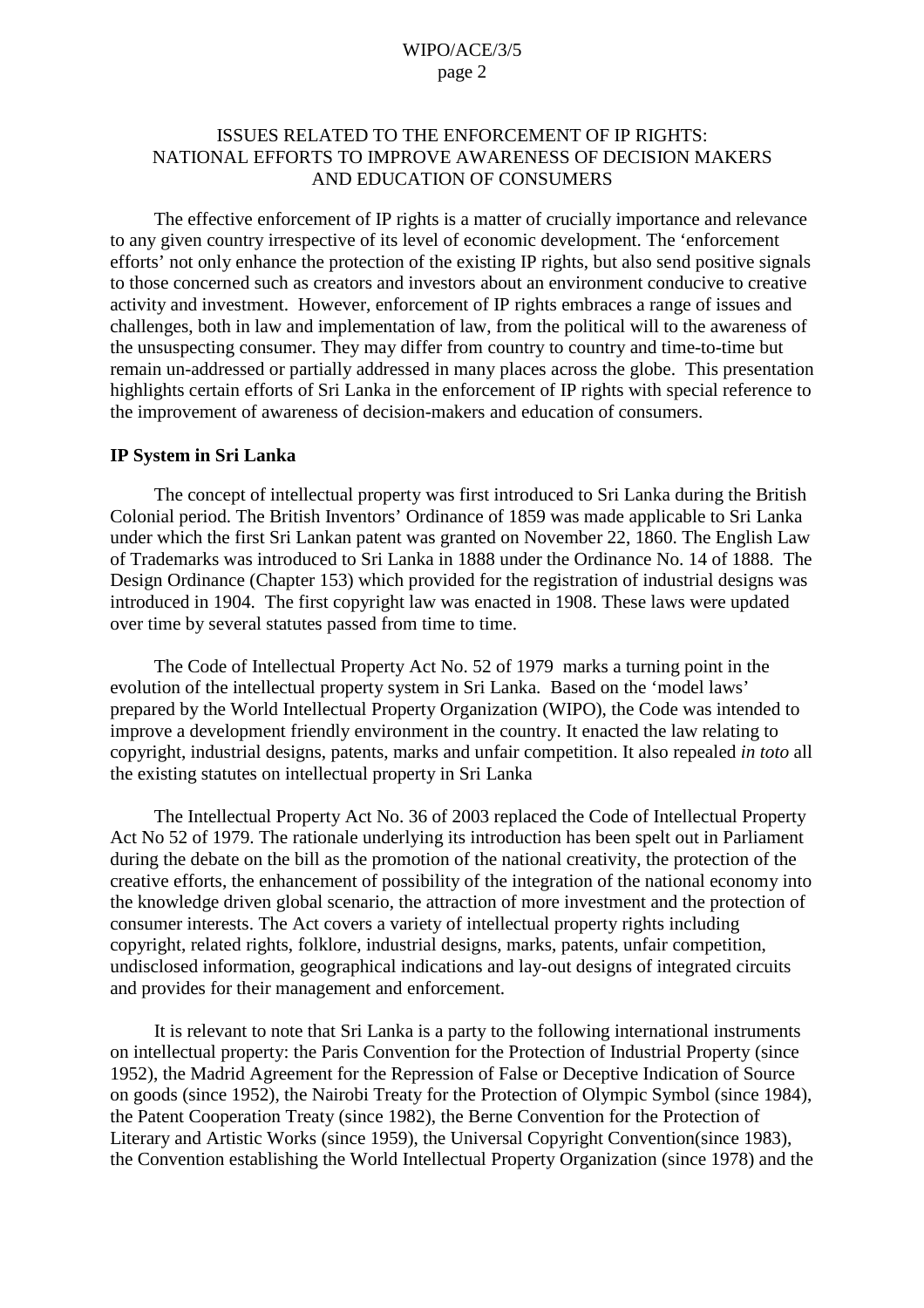Agreement on Trade Related Aspects of Intellectual Property Rights (since 1995) and the Trademarks Law Treaty (since 1996).

## **Enforcement mechanism in general.**

The IP enforcement mechanism in Sri Lanka comprises four components, which are briefly referred to below.

(i) Civil litigation

The infringement or threatened infringement of any IP right results in civil litigation, if the owner of the right so desires. The court may grant an injunction – both temporary and permanent - restraining the infringer from commencing or continuing with the act complained of and award damages, actual or statutory, and such other just and equitable relief. The court is also competent to make a variety of orders dealing with various aspects of enforcement of IP rights such as disposal of the infringing goods outside the channels of commerce or destruction of such goods without compensation, disclosure of the identity of the persons involved in the production and distribution of such goods and channels of their distribution and preservation of relevant evidence.

There is a special court, known as the Commercial High Court, established with the first instance jurisdiction in respect of civil litigation involving IP rights. It was established in order to introduce an efficient, cost-effective and time saving mechanism for IP litigation. The appellate procedure has been simplified allowing the aggrieved party to make an appeal against the decision of the Commercial High Court directly to the Supreme Court – the highest appellate court of the country. Otherwise, such a party has to prefer the appeal first to the Court of Appeal and then to the Supreme Court.

(ii) Criminal sanctions

The infringement of any of the IP rights is an offence that generally carries the punishment of fine or imprisonment or both. The punishment can be doubled on the second or subsequent conviction. The police or the owner of the rights can carry out the prosecution.

(iii) Customs control

The importation as well as the exportation of goods in violation of IP rights is prohibited under the customs law. The Sri Lanka Customs have the power to deal with such goods accordingly.

(iv) Dispute Resolution

An owner of copyright or related rights, aggrieved by any of his rights being infringed or in any other manner affected can seek the intervention of the Director-General of Intellectual Property to find a solution to the dispute concerned. The parties are expected, with the assistance of the Director-General of Intellectual Property, to negotiate and resolve on their own the matter in dispute.

# **Moving forward**

Even though the incidence of the acts of infringement in Sri Lanka has been comparatively low , there are instances where the infringers were brought to justice under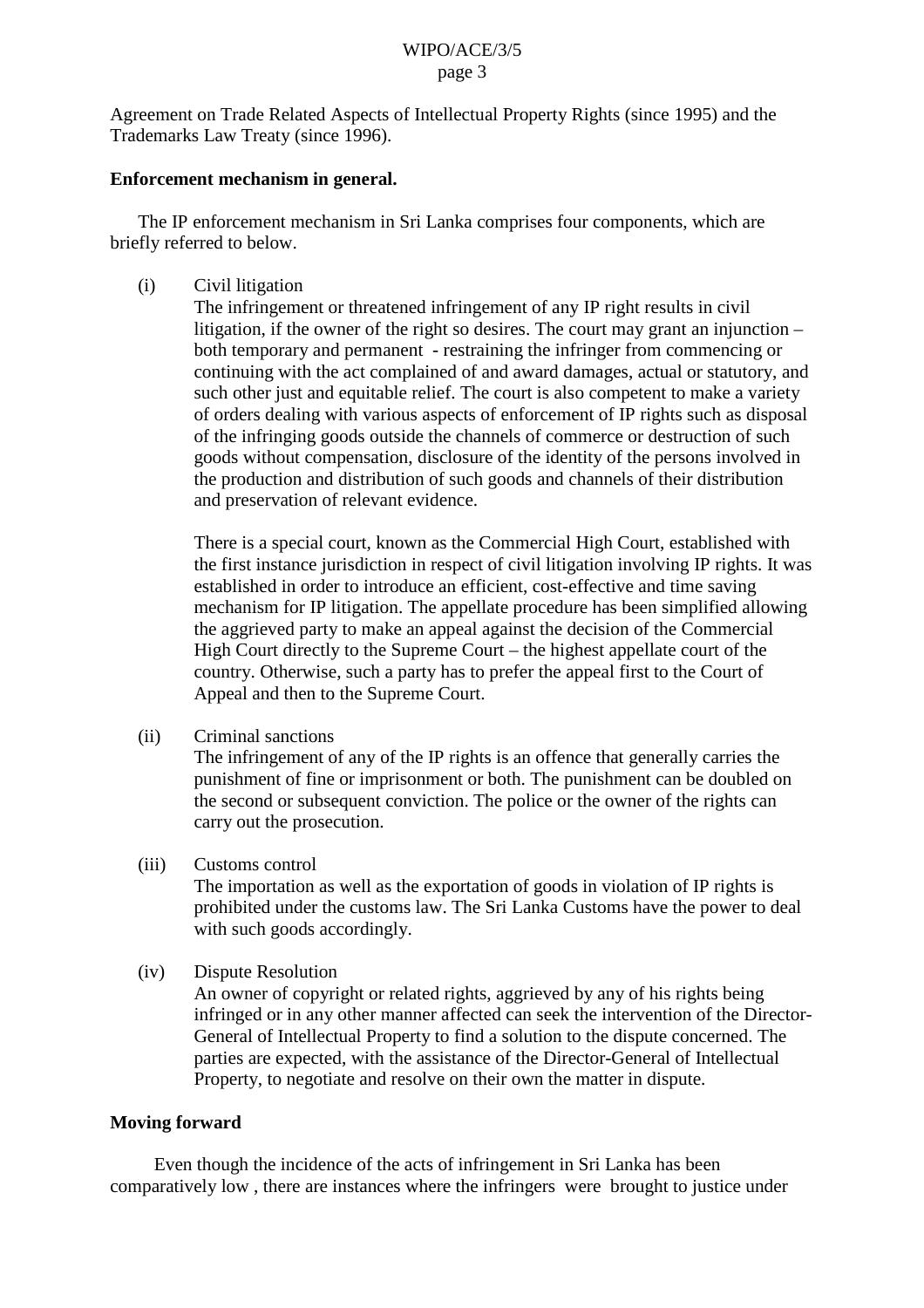criminal sanctions or civil litigation. The Supreme Court has given certain landmark judgments such as the decision in *St. Regis Packing (Pvt) Ltd v. Ceylon Paper Sacks Ltd.* (2001 1 Sri LR 36) which makes the infringement of an IP right a continuing act giving rise to a recurrent cause of action.

The new law enacted in 2003 has created increasing enthusiasm among the owners of IP rights as well as in the enforcement agencies. The Police have intensified raids on the places where the suspected infringement activities take place. For example, they recently uncovered a CD manufacturing factory run by certain foreign nationals where the copyright and related rights material were illegally copied. The newspapers reported about a magistrate who warned that an infringer would be charged with contempt of court if he continued with acts infringement. The judge of the Commercial High Court who hears the civil actions on IP has even published some of his judgments in the form a book. The Sri Lanka Customs have recently detected and destroyed two consignments of cigarettes imported in violation of protected trademarks. The Intellectual Property Office has already received 7 requests for the resolution of disputes.

#### **Issues**

Sri Lanka encounters, like any other developing country, various and diverse issues in the implementation of the provisions of the law relating to enforcement of IP rights, some of which are roughly and broadly summarized as follows: poor awareness on IP and related matters among all the strata of society, lack of training for the officers in the enforcement agencies, inadequate facilities available to the enforcement agencies, high cost of litigation, reluctance of the owners of IP rights to get involved in litigation and disorganized owners of IP rights and consumers.

The poor awareness on IP is still a major issue in Sri Lanka, which needs constructive and pro-active attention. It is not an issue limited only to enforcement of IP rights. It is an issue that spreads through the entire IP regime – nature of IP rights, creation, acquisition and management of IP rights, their relevance and importance in enhancing creativity, investment and economic growth, infringement and enforcement, moral precept that IP, like any other kind of property, should be respected, extent of international obligations and role in consumer protection and so on. In addition, some other concerns, particularly expansion of training activities for relevant sectors such as police, customs, lawyers, senior public servants and graduate students, training the trainers, a judiciary better exposed to IP, young generation with the sense of IP, informed consumers and an environment where IP rights are created and duly respected demand more and more constructive attention.

#### **Efforts**

We have made, for the last several years, constant attempts to address those issues through various programs targeting certain specific and selected groups as well as the general public with some discernible outcome. The target groups consist of those such as police, customs, private sector, public sector, practicing lawyers, prosecutors, judges, law students, university and secondary students, scientists, researchers and inventors , SMEs, artists, writers and publishers and retail traders. For example, during the year 2000-2005 we have conducted more than 75 seminars, workshops and similar activities on public out reach and awareness building.

A program is designed to cater to the requirements of the group concerned. However, the need of reaching a wide audience as much as possible always receives attention. Thus, an activity may target a particular group but tries to reach some others as well, whenever,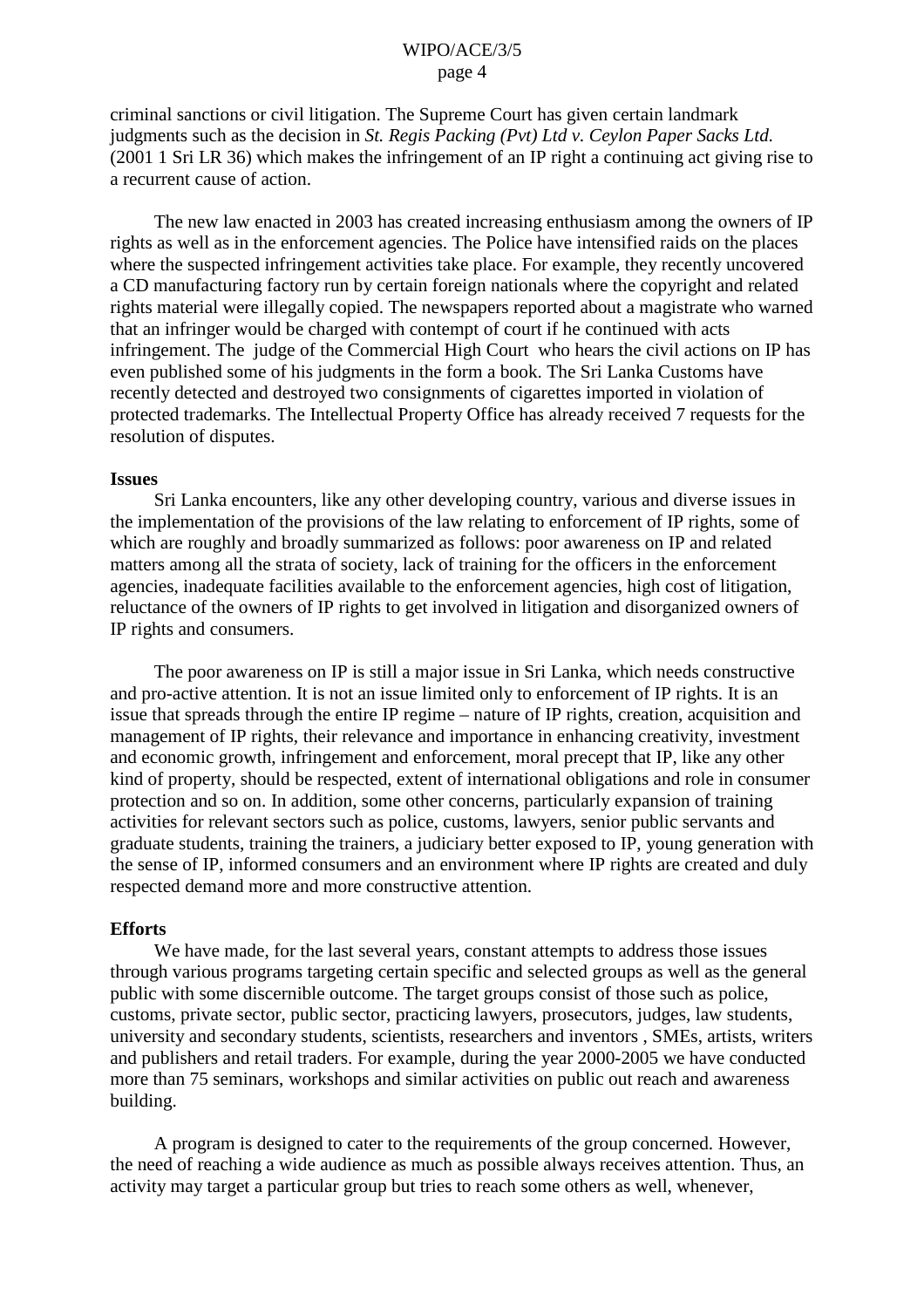practically possible. This is to optimize the expected outcome of the activity. Almost every activity contains a component dealing with the role of IP in economic development and poverty alleviation and promotion of national creativity in order to dispel certain remaining misconceptions as to IP and enhance the interest in IP. The people should be initially prepared to understand and accept the importance and relevancy of IP rights and their enforcement. Our efforts relating to certain specific areas are highlighted below.

#### *Awareness of decision makers*

One of our prime targets is the introduction of IP and its importance in the development process to the decision makers - both in public and private sectors.

## *Public Sector*

Though we do not have any specific program to reach the politicians for the time being, we expect the senior public servants who get exposed to IP to duly advise their respective political leaders on IP. Thus, we reach senior public servants at policy making level with two objectives – educating them and informing politicians through them. We have 03 strategies employed in this regard.

#### (a ) Reaching the identified senior public servants.

We meet them, explain them and help address the IP issues relating to respective Institution. National Science Foundation (which is developing its own IP policy), Sri Lanka Institute of Development Administration (which recently included an IP component in Master's Degree in Public Administration), Sri Lanka Inventors' Commission (which has started its own IP Programs), Council of Legal Education (which has started teaching IP to law students and practicing lawyers), Industrial Research Institute (which has developed unprecedented interest in protecting IP rights), Post Graduate Institute of University of Moratuwa (which has included an IP component in Master's Degree Course on Technology Transfer), Sri Lanka Police and Sri Lanka Customs are some of such Institutions. We are developing contacts with Ministry of Indigenous Medicine, Ministry of Media and Mass Communication, Sri Lanka Book Development Board, National Library Board, Sri Lanka Tea Board and Sri Lanka Export Development Board.

## (b) Giving the exposure.

The senior public sector officials are invited to various IP related meetings, workshops and seminars, organized in Sri Lanka in order to expose them to IP. Whenever we receive opportunities for similar programs abroad, all the attempts are made to ensure the participation of the most appropriate officer.

## (c) Teaching IP to Senior Public Servants.

Sri Lanka Institute of Development Administration is the main training institute in Sri Lanka, which trains public servants at all levels. They have the status of a University and have affiliation with reputed Foreign Universities such as Birmingham University and North Illinois University. A course leading to the degree of master in Public Administration designed for senior public servants contains a module on IP and development. They study IP including the enforcement of IP and importance of IP in the development process. Back in their respective Institutions, they are expected to disseminate the newly acquired knowledge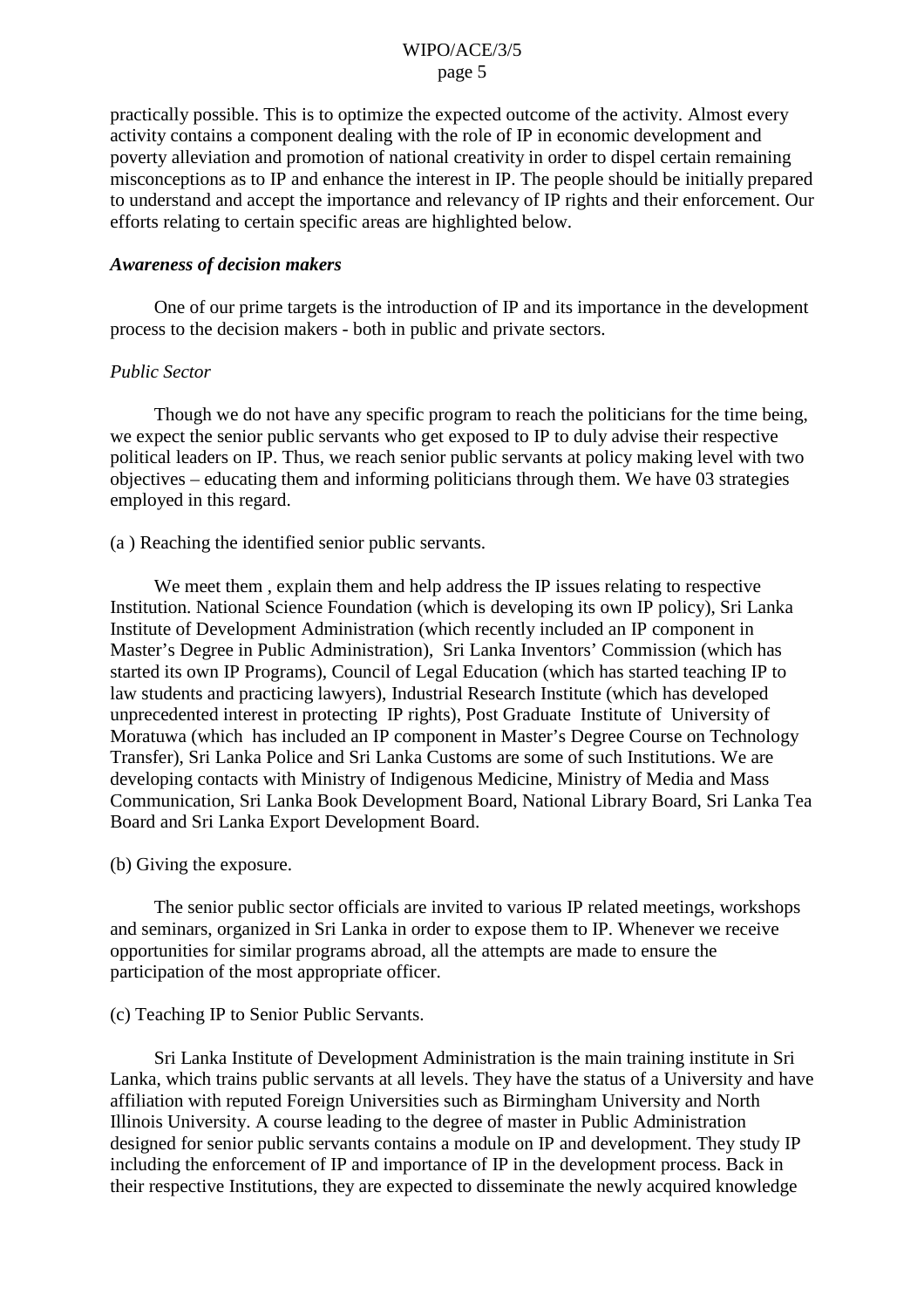to their colleagues and to contribute to the development of IP strategies in and for the Institution.

# *Private Sector*

The decision makers in the private sector are approached under different programs five of which are mentioned below.

# (a). Involvement of Chambers of Commerce.

The Ceylon Chamber of Commerce has been one of our long-standing partners in IP related matters. They have served as a collaborating agency in the organization of various IP related activities on Trademarks, E-commerce and IP issues, SMEs and IP and enforcement of IP rights. They conducted the WIPO sponsored study on SMEs and IP in 2001 and played a pivotal role in carrying the message of IP to SMEs.

## (b).Involvement of individual Business Associations.

There are various Business Associations in Sri Lanka catering to the particular trade or industry. Sri Lanka Motor Traders' Association, Sri Lanka Book Publishers' Association and Sri Lanka Cassette Producers' Association are three of such organizations to which the message of IP has been coveyed. Sri Lanka Cassette Producers' Association has taken several measures to counter music piracy. Sri Lanka Book Publishers' Association has recently assisted us to organize a WIPO sponsored Round Table for SAARC countries in Colombo on publishing industry, copyright and access to knowledge. The IP Advisory Commission of the Ministry of Trade, Commerce and Consumer Affairs consists of a member of Sri Lanka CD Traders' Association.

## (c) Committee on Enforcement

In the year 2003, the Ministry of Trade and Commerce established a Ministerial Committee on enforcement headed by the Director-General of Intellectual Property, which functioned in the years 2003 and 2004. It consisted of the representatives from the IP Office, Police, Customs, Consumer Affairs Authority, Public Prosecutors, Chambers of Commerce and Industries and certain Embassies in Colombo. The committee had the mandate of planning and executing the measures necessary to counter the infringement of IP rights. It carried out several successful activities in (i) promoting awareness among many groups including business leaders,(ii) coordinating between Intellectual Property Office, Consumer Affairs Authority, Customs, Police, Public Prosecutors, private sector and owners of rights for better enforcement and (iii) training the Police and Customs officers.

## (d).Direct participation by business leaders.

The participation of the business leaders is solicited in appropriate national and international events on IP. A senior businessman is, for instance, always invited to participate in the SAARC IP Forum.

## (e). Continued dialogue

The Intellectual Property Office maintains a continued dialogue with private sector on creation, management and enforcement of IP rights. The participation of the representatives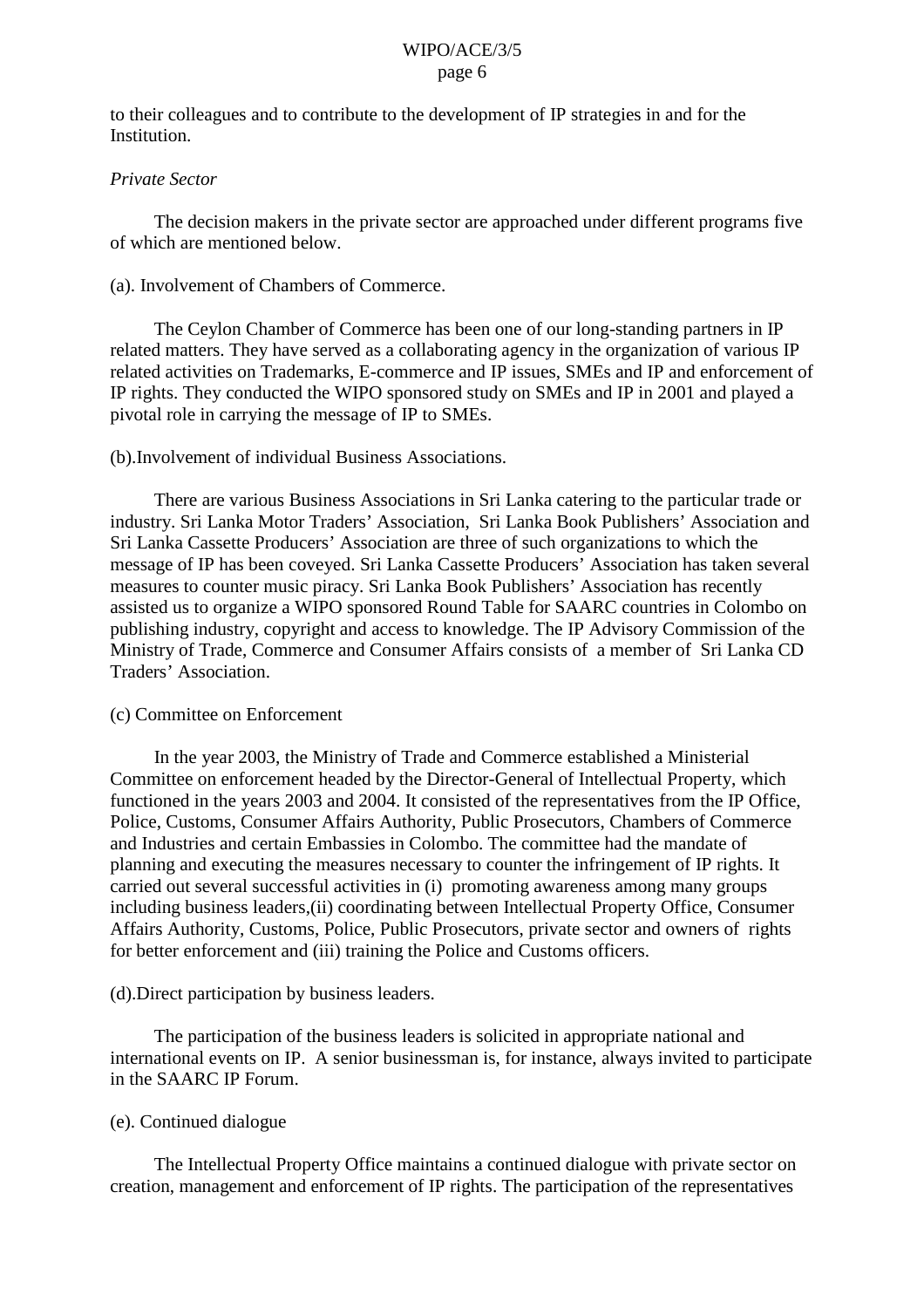from the agencies such as Police, Customs, Attorney General's Department and Consumer Affairs Authority in this process is always encouraged.

#### *Approaching the consumers*

Most of our programs are based on the notion " everyone is a consumer". Thus, many of the activities on public out reach and education highlight, as far as possible, the role of IP as a means of consumer protection. Many social groups are interested in "the consumer protection". The mixture of 'IP and consumer protection' produces another way of reaching not only the consumers but also those involved in safeguarding the consumer interests. A few activities in this area need reference.

#### Public out reach

Our public outreach activities always carry a component on consumer protection. For example, a TV program or Radio program may deal with a particular subject, but it tells the consumers to be mindful of the fact that pirated items will not give them the value of their money. They are requested not to buy pirated items so that creativity and industry can prosper. We sometimes publish newspaper supplements or advertisements for educating the general public including the consumers on the importance of the protection and enforcement of IP rights.

#### Press conferences

Certain companies that are the victims of infringement of IP rights have, with the participation of the IP Office, conducted press conferences to educate the consumers on purchasing the genuine products. They are encouraged to discourage the infringement of IP rights by purchasing only the genuine products.

## Coordination

The Ministerial Committee on Enforcement enjoyed the active participation of the Consumer Affairs Authority in coordinating the enforcement activities. Even at present , the IP Office and the Consumer Affairs Authority maintain a close relationship for mutual benefit. We always encourage, where relevant, those concerned to make complaints to the Consumer Affairs Authority on the infringement of IP rights, particularly the infringement of Trademarks. The Consumer Affairs Authority can detect and prosecute the traders who sell or offer for sale the substandard consumer items or who act contrary to consumer interests.

## Exhibition

The Ministry of Trade, Commerce and Consumer Affairs organizes every month in various places in the Island an Exhibition and Fair (known as *Mahapola* Scholarship Fair) in order to disseminate information and knowledge to the students and to collect funds for granting higher education scholarships to those in need. The IP Office participates in the exhibition, whenever possible, to educate the students and the general public on IP by disseminating information.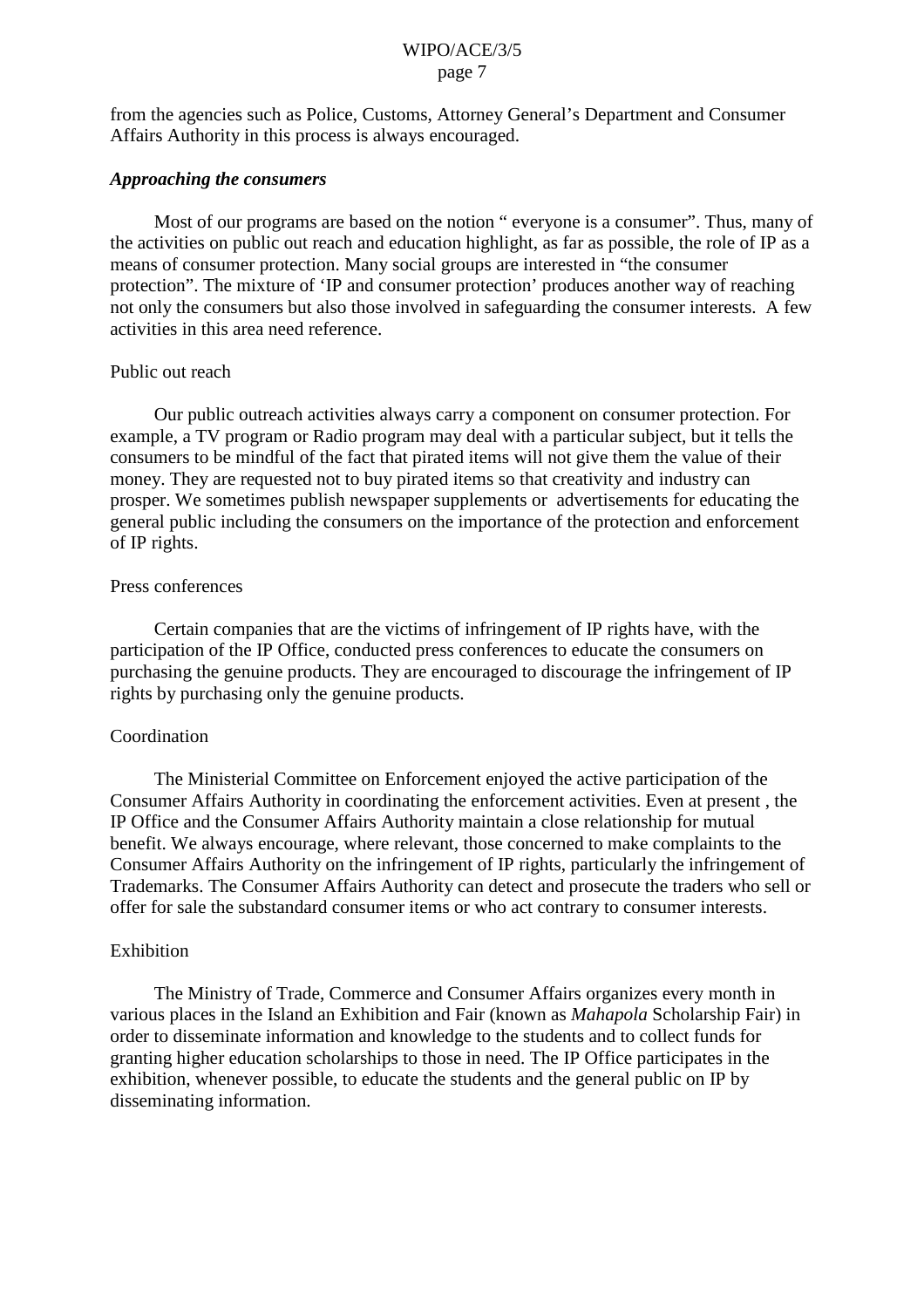#### **Some other related activities**

There are some other activities, which are designed to reach various and different social groups. These groups generally attract the attention of the decision makers. They also form part of the consumers at large. An activity may target a particular group but convey the message of IP rights and their enforcement to many others. They are briefly referred to below.

#### *IP Rights and Young Generation*

We understand the importance of educating the young generation on IP rights .Two broad objectives are envisaged: (a). to encourage them to create IP rights and (b) to instill the sense of respect to IP into their minds. A few activities in this regard have been conducted.

#### TV Programs

We executed in Sri Lanka WIPO pilot project on public out reach consisting, *inter alia,* a series of two-hour TV programs. Each program dealt with a specific subject with viewer participation by telephone, fax or email and targeted a specific group as well as the general public. The participation of students was always encouraged and visible.

#### Essay competition

As part of WIPO pilot project on public out reach an essay competition for students of secondary level was organized in all the 3 languages used in Sri Lanka. The response was tremendous. The students as well as the teachers started to look for knowledge and information in IP. It is interesting to note that two first prices were won by the students form two schools from remote rural areas.

#### Exhibition

As mentioned earlier, the IP Office participates in the *Mahapola* Scholarship Fair and Exhibition in order to educate the students and the general public on IP by distributing information.

#### Young Inventors' Clubs

Sri Lanka Inventors' Commission has established more than 1500 young inventors' clubs all over the country consisting of students in order to promote the young inventiveness. The Inventors' Commission conducts on its own or with the cooperation of the IP Office educational programs on IP.

## Short Term Courses

The IP Office has undertaken a program to conduct short term courses on IP to various categories of students from different higher education Institutes. For example, the undergraduates from the Chemistry Dept., of the University of Colombo and the students from the Post Graduate Institute of Management of the University of *Jayawardanepura* are benefiting from this program.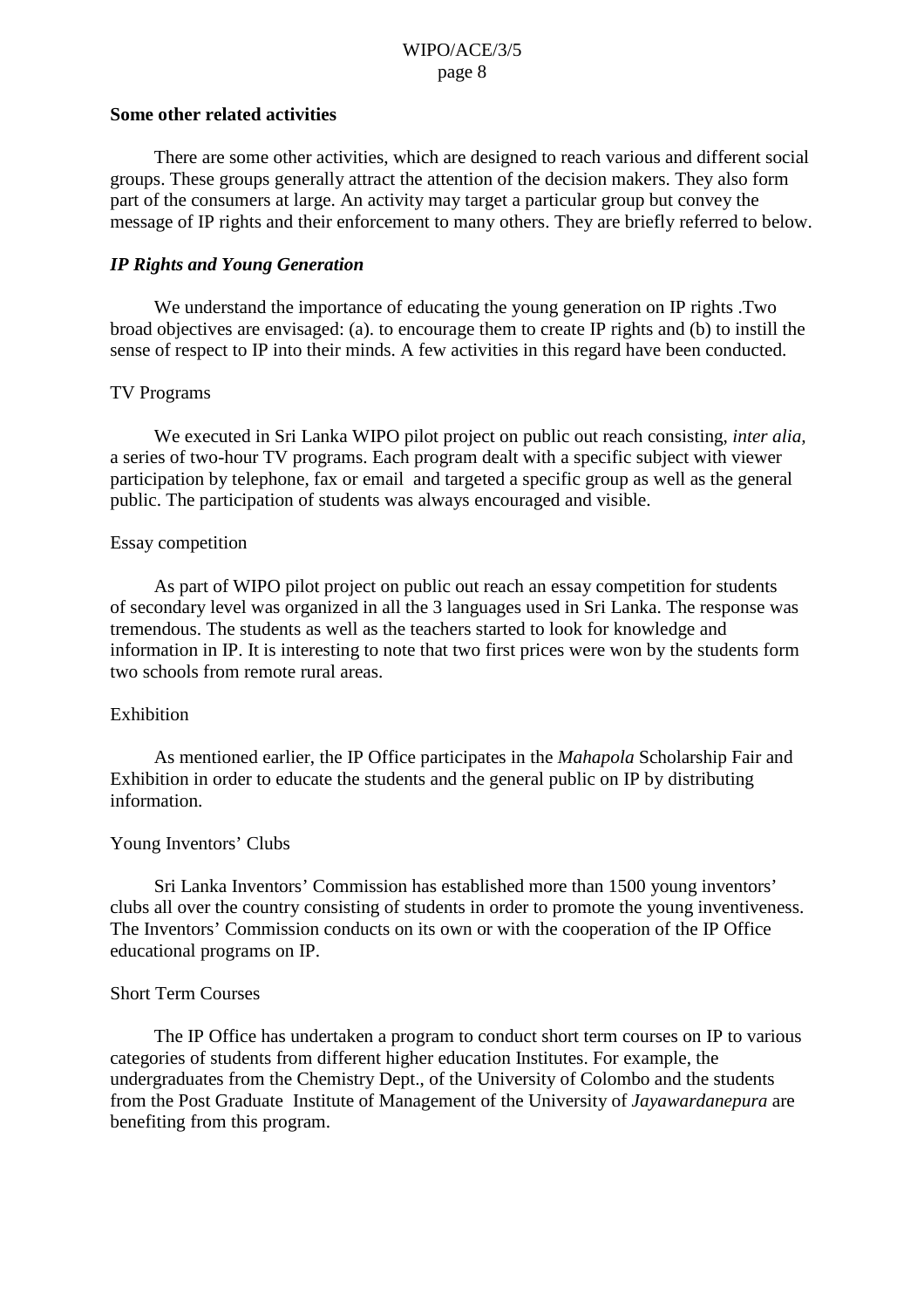#### Lectures

The IP Office conducts lectures - one hour or two hours each, to various student groups. In 2006, we have already conducted 3 such lectures to Colombo Children Books Association, National Business Incubation Association and Institute of National Diploma in Engineering.

# *Making the judges ready*

The IP Law was not taught in law schools in Sri Lanka until recent past. Thus, certain special measures were required to make the judges prepared to meet the challenges in current and future IP environment.

# Judges' Institute.

This is the institute, which trains the junior judges. The IP office has organized with the cooperation of WIPO and in collaboration with the Judges Institute two colloquiums for judges on IP. The two events offered an opportunity to several junior judges to interact with and learn IP law from experts from various countries and WIPO. The Judges' Institute has included one session on IP in their training programs. A senior judge who is experienced in IP law conducts the session.

# Training and Broadening Knowledge

The training opportunities to judges abroad are provided with the assistance of the donor agencies such as WIPO and USPTO. Both senior and junior judges receive opportunities to participate in seminars and workshops etc., conducted by the same organizations enabling them to expand their knowledge and experience.

## Teaching

The junior judges are encouraged to learn IP law. Sri Lanka Law College has decided to offer annually two scholarships to junior judges to follow its course leading to the Post Attorney Diploma in IP Law for the practicing lawyers.

## Direct Involvement

The direct involvement of judges in appropriate IP related activities are encouraged. The judges who hear IP cases are, for example, invited as guest lecturers to deliver lectures to the students in Sri Lanka Law College. This program enables them to share their experience with the students and broaden their perspectives on IP. As mentioned earlier, the current presiding judge of the Commercial High Court published his judgments in the form of a book with the blessings of the Chief Justice. Its launching ceremony provided many judges an opportunity to openly discuss IP related matters.

## *Activating Police and Customs officers*

Capacity building in Police and Customs is a need being addressed for several years. The Human Resource Development has received priority.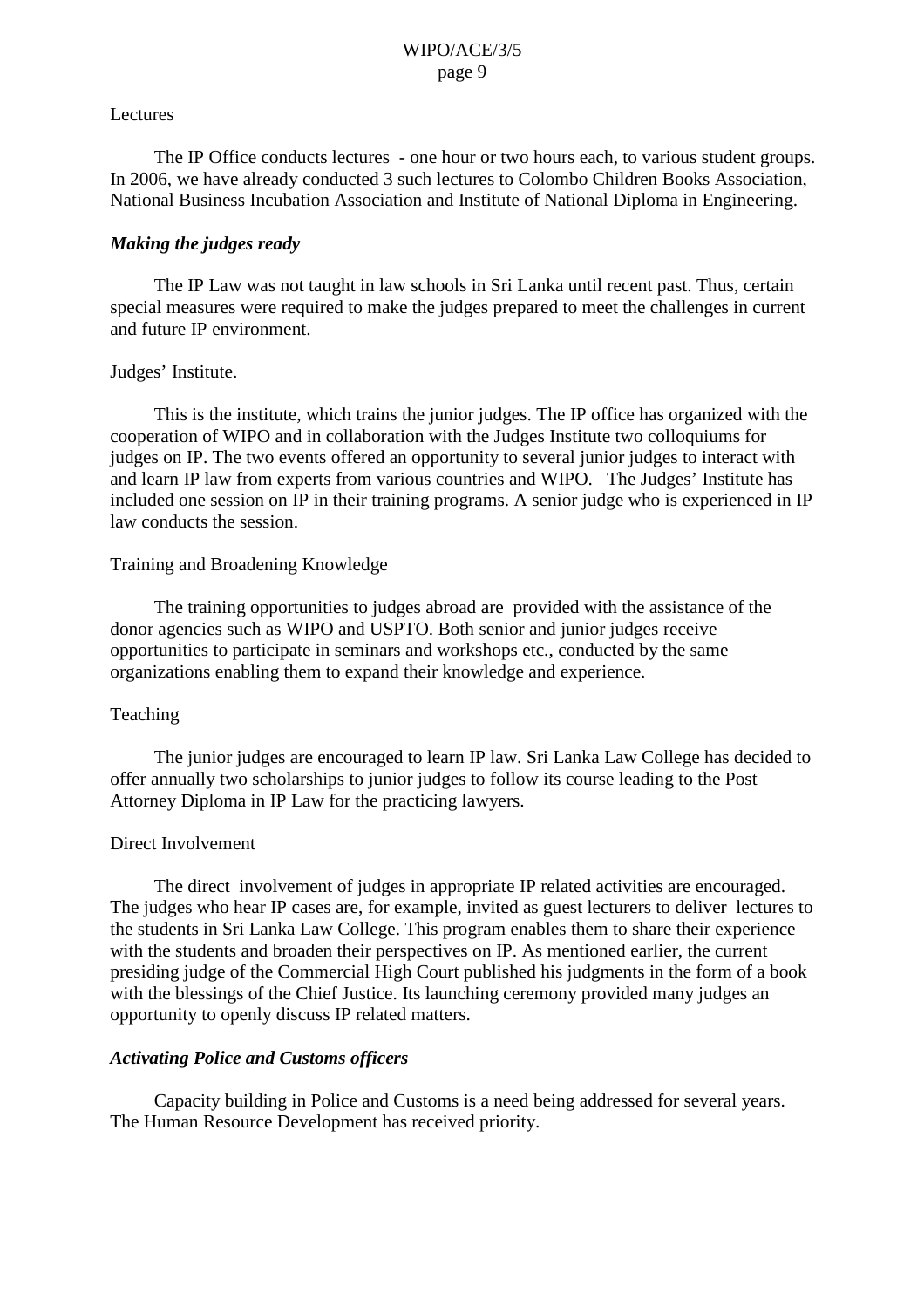# **Training**

Several programs have been conducted to train the police and customs officers. Some of them are in house training programs. Some are designed to cater to both categories, so that both can be trained together, not only to enhance their knowledge but also to develop cooperation and interaction between the two agencies. Whenever a program such as a seminar is organized in Sri Lanka at least one officer from each agency is invited to participate. The specialized training is also conducted. Recently 30 police and customs officers were trained with the assistance of US Embassy in Colombo, on product identification. They also receive training abroad under WIPO sponsored programs.

# Training the trainers

Training the trainers in both agencies has received attention. The Police Higher Training Institute has, for example, conducted several programs on IP for the senior officers.

# Assistance from Attorney General

The Attorney General's Dept. has appointed a senior officer to look after the matters relating to IP where the State is involved. The Police and Customs officers may always seek the advice of the Attorney General in dealing with the cases involving IP.

# Special Units

The IP Office maintains a special unit on enforcement, which can be reached by telephone, fax or email by any interested party. The unit coordinates, where possible and appropriate, between the complainant and police or customs officers concerned. Sri Lanka Police have established a special unit within the Criminal Investigation Department known as 'Commercial Crimes Division'. It is administratively competent to investigate into all commercial crimes including the infringement of IP rights.

## *Towards the future*

It is proposed to implement an intensified program of activities relating to enforcement of IP rights. We have set the goal as 'the strengthened enforcement of IP rights for 2006- 2007'. The objective of this goal is the improvement of the existing enforcement atmosphere thereby helping promote creativity and enhance investor confidence. The strategies employed to reach the defined goal are as follows:

- (a) Furthering public awareness and consumer vigilance
- (b) Educating young generation
- (c) Expansion of training the customs officers and police officers
- (d) Promoting coordination between Police, Customs, Attorney General's Dept. IP Office and Consumer Affairs Authority
- (e) Strengthening collective societies
- (f) Broadening teaching IP
- (g) Getting closer to the decision makers